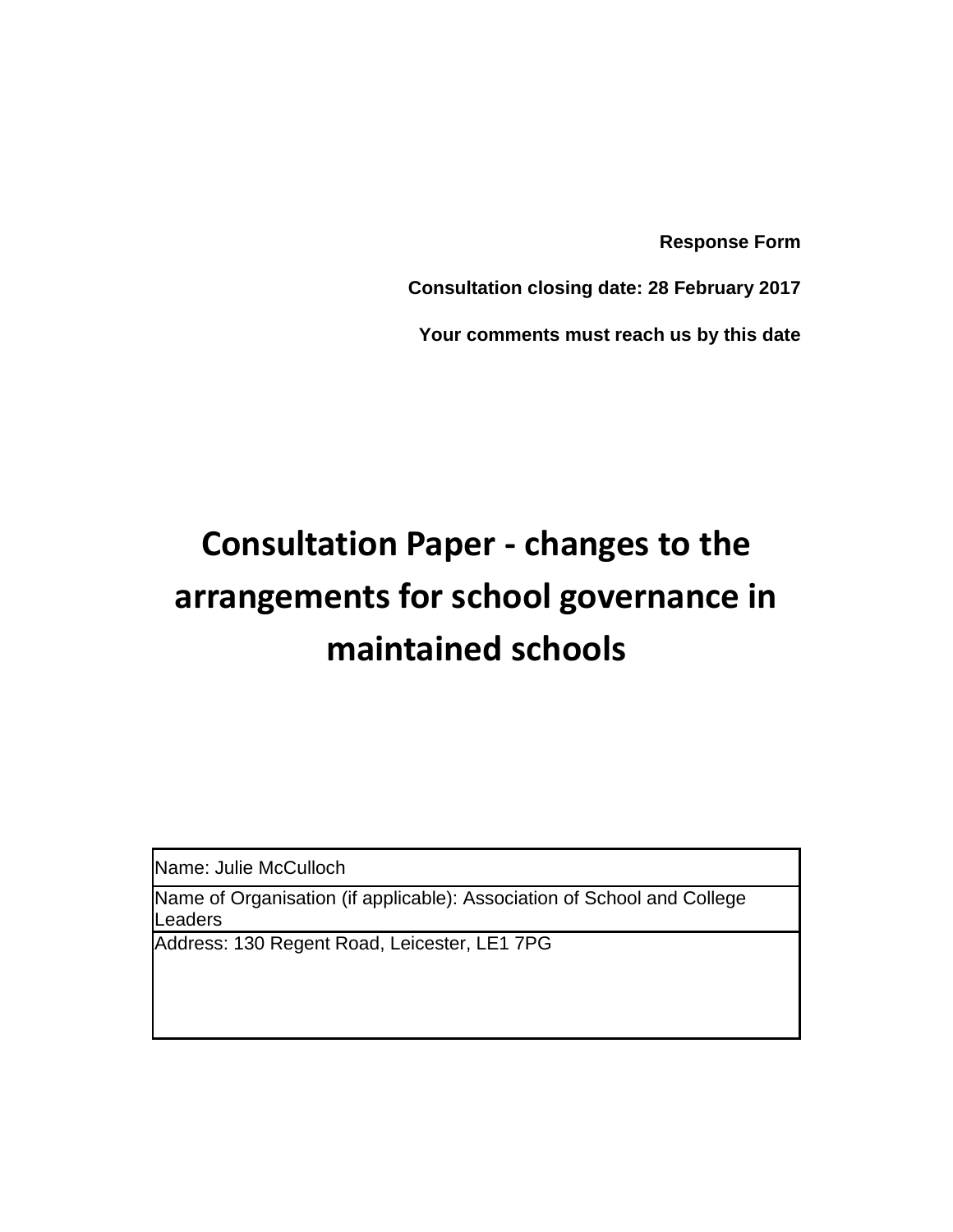**Proposal – Enabling maintained school boards to remove elected governors** 

**Q1 – Do you agree that governing bodies should be able to remove an elected governor for such serious conduct that, for example, is contrary to fundamental British values, repeatedly brings the board into disrepute, or in circumstances where a governor has already been suspended on multiple occasions?**

| <b>No</b><br>$\overline{\mathbf{v}}$<br>'es<br>$\lambda$ | Not Sure |
|----------------------------------------------------------|----------|
|----------------------------------------------------------|----------|

Comments:

We agree that there should be a mechanism to enable elected governors to be removed under certain circumstances. We would encourage the department to consider the following suggestions:

- 1. It would be better if the responsibility for removing a governor were to rest with the school's 'sponsoring body' (e.g. LA, religious authority, trust members, trustees) rather than the governing body itself. This would enable the chair to be removed if necessary, as well as other governors. We would therefore suggest the introduction of a mechanism for the governing body to ask the sponsoring body to remove an elected governor.
- 2. There should be an appeals process for a removed elected governor. It is important to ensure that this power is not exploited by governing bodies which are simply uncomfortable with the views or level of challenge presented by a particular governor. This is important for natural justice and to ensure compatibility with human rights legislation.

## **Q2 – Should being removed from office make the individual ineligible from being re-elected or appointed as a governor at the same school or other schools?**

| $\mathsf{I}$ x | Yes | <b>NO</b> | Not Sure |
|----------------|-----|-----------|----------|
|----------------|-----|-----------|----------|